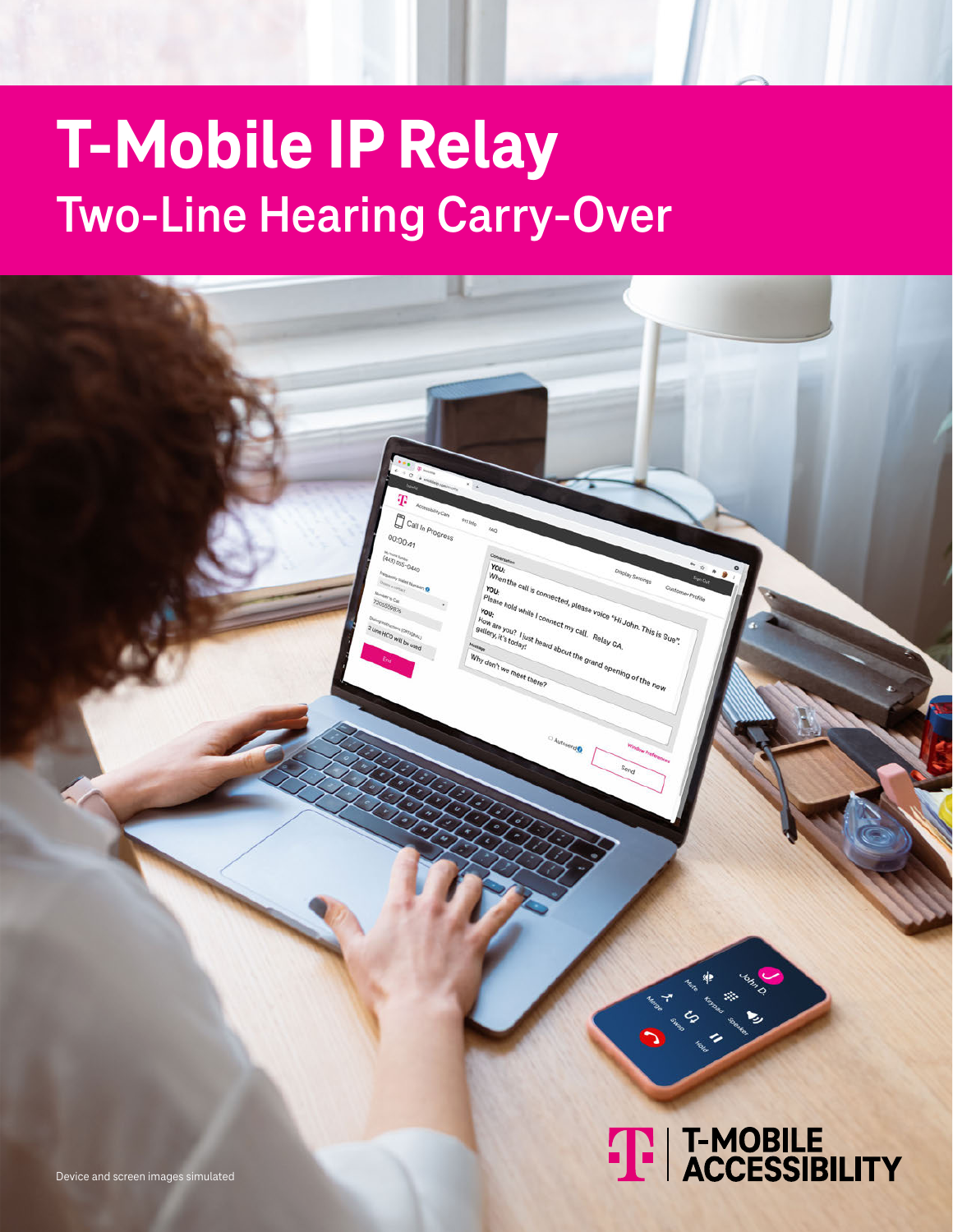T-Mobile IP Relay's Two-Line Hearing Carry-Over allows a person with a speech disability to listen and type their conversation while the Relay Operator reads aloud to the other party.

#### **How does Two-Line Hearing Carry-Over (HCO) work?**

- On Internet connection (Line 1), the HCO user types their conversation for the Relay Operator to read to the other party. **1**
- On the phone connection (Line 2), the Relay Operator reads the HCO user's typed message to the other party. **2**
- The HCO user listens to the other party response using Line 2 (phone connection). **3**

#### **NOTE:**

The HCO user can listen to the other party while typing at the same time.



#### **Technical Requirements:**

- An Internet connection (Line 1) is for a personal computer, laptop or tablet. **1**
- A standard phone with three-way calling OR a wireless phone with the "add call" feature (Line 2). **2**

The Internet and telephone connections allow the HCO user to hear everything and the Relay Operator to read the HCO user's typed conversation to the other party.

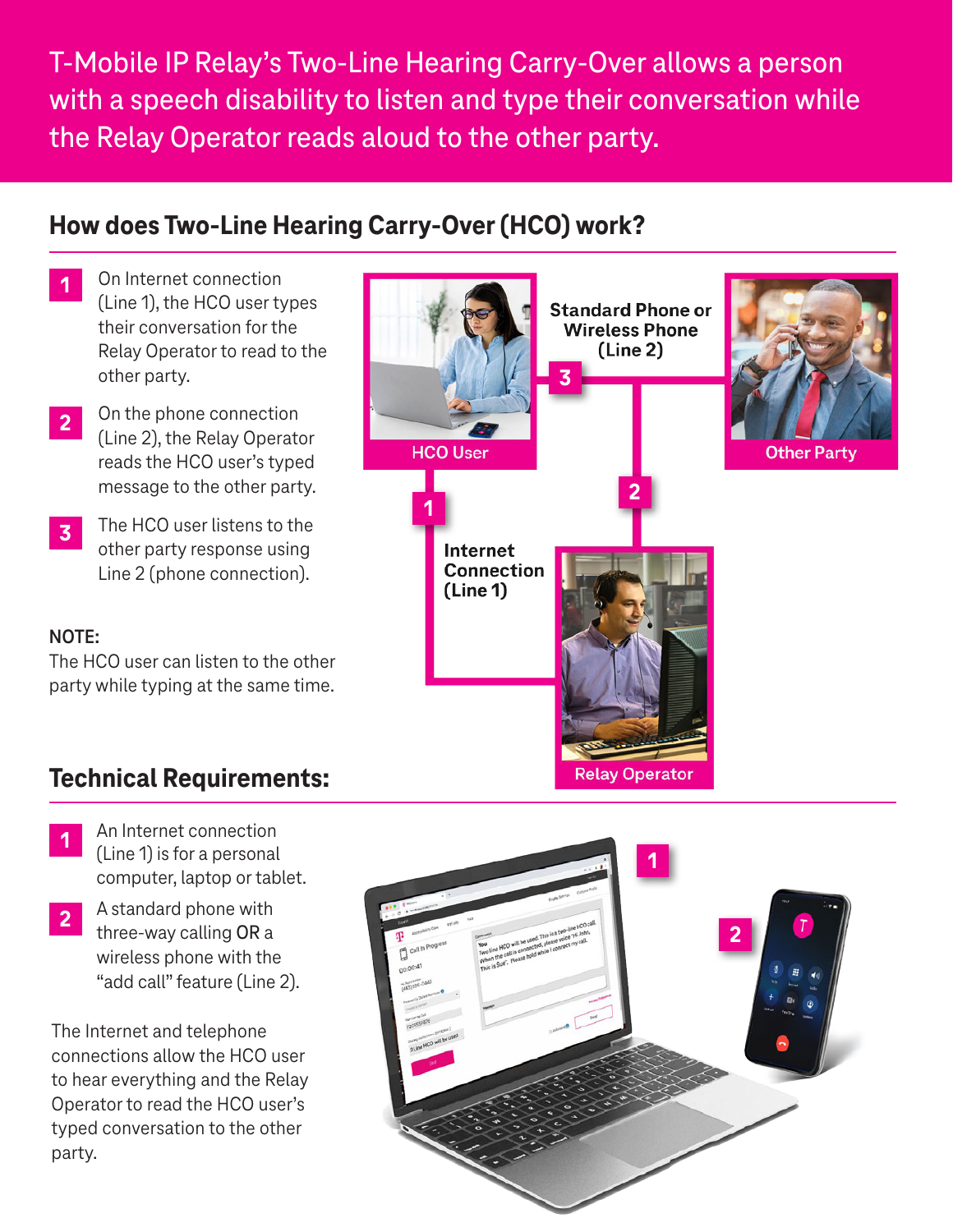### **Instructions to make a Two-Line Hearing Carry-Over (HCO) call:**



tap **Merge** or **Merge Calls** to reconnect with the Relay Operator to begin your 2-Line HCO call. **8**

Begin your conversation. The Relay Operator will voice your greeting and you will hear everything spoken **9**

#### Registration is required.

**YOU:** 

Conversation

How are you? I just heard about the grand opening of the new gallery, it's today!

**9**

Visit **[t-mobile.com/iprelay](https://www.tmobileip.com/auth/login)** to set up a new IP Relay 10-digit number.